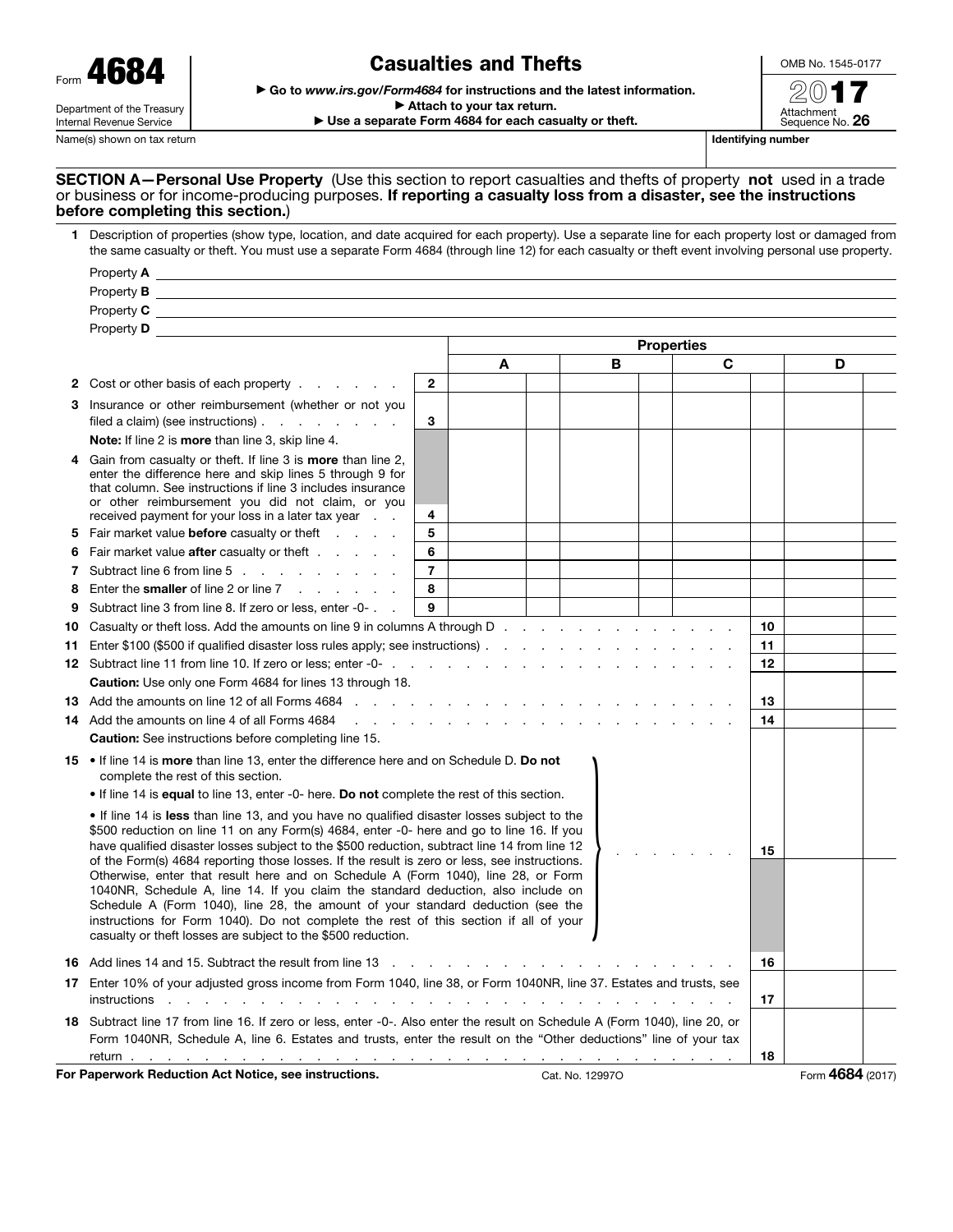Form 4684 (2017) Page 2 and Attachment Sequence No. 26 and 26 Page 2

Name(s) shown on tax return. Do not enter name and identifying number if shown on other side. In the state of the interviewed and identifying number

|     | <b>SECTION B-Business and Income-Producing Property</b>                                                                                                                                                                                                                                                                                                                                                                                                                                                                                                                                                        |    |    |   |  |                                      |                                              |                |  |
|-----|----------------------------------------------------------------------------------------------------------------------------------------------------------------------------------------------------------------------------------------------------------------------------------------------------------------------------------------------------------------------------------------------------------------------------------------------------------------------------------------------------------------------------------------------------------------------------------------------------------------|----|----|---|--|--------------------------------------|----------------------------------------------|----------------|--|
|     | Casualty or Theft Gain or Loss (Use a separate Part I for each casualty or theft.)<br>Part I                                                                                                                                                                                                                                                                                                                                                                                                                                                                                                                   |    |    |   |  |                                      |                                              |                |  |
| 19  | Description of properties (show type, location, and date acquired for each property). Use a separate line for each property lost or damaged from<br>the same casualty or theft. See instructions if claiming a loss due to a Ponzi-type investment scheme and Section C is not completed.                                                                                                                                                                                                                                                                                                                      |    |    |   |  |                                      |                                              |                |  |
|     |                                                                                                                                                                                                                                                                                                                                                                                                                                                                                                                                                                                                                |    |    |   |  |                                      |                                              |                |  |
|     | Property <b>B</b>                                                                                                                                                                                                                                                                                                                                                                                                                                                                                                                                                                                              |    |    |   |  |                                      |                                              |                |  |
|     | Property $C \perp$                                                                                                                                                                                                                                                                                                                                                                                                                                                                                                                                                                                             |    |    |   |  |                                      |                                              |                |  |
|     |                                                                                                                                                                                                                                                                                                                                                                                                                                                                                                                                                                                                                |    |    |   |  |                                      |                                              |                |  |
|     |                                                                                                                                                                                                                                                                                                                                                                                                                                                                                                                                                                                                                |    |    |   |  |                                      |                                              |                |  |
|     |                                                                                                                                                                                                                                                                                                                                                                                                                                                                                                                                                                                                                |    | A  | В |  | C                                    |                                              | D              |  |
| 20  | Cost or adjusted basis of each property                                                                                                                                                                                                                                                                                                                                                                                                                                                                                                                                                                        | 20 |    |   |  |                                      |                                              |                |  |
| 21  | Insurance or other reimbursement (whether or not you                                                                                                                                                                                                                                                                                                                                                                                                                                                                                                                                                           |    |    |   |  |                                      |                                              |                |  |
|     | filed a claim). See the instructions for line 3                                                                                                                                                                                                                                                                                                                                                                                                                                                                                                                                                                | 21 |    |   |  |                                      |                                              |                |  |
|     | Note: If line 20 is more than line 21, skip line 22.                                                                                                                                                                                                                                                                                                                                                                                                                                                                                                                                                           |    |    |   |  |                                      |                                              |                |  |
|     | 22 Gain from casualty or theft. If line 21 is more than line 20, enter<br>the difference here and on line 29 or line 34, column (c), except<br>as provided in the instructions for line 33. Also, skip lines 23<br>through 27 for that column. See the instructions for line 4 if line<br>21 includes insurance or other reimbursement you did not<br>claim, or you received payment for your loss in a later tax year                                                                                                                                                                                         | 22 |    |   |  |                                      |                                              |                |  |
| 23  | Fair market value <b>before</b> casualty or theft                                                                                                                                                                                                                                                                                                                                                                                                                                                                                                                                                              | 23 |    |   |  |                                      |                                              |                |  |
| 24  | Fair market value <b>after</b> casualty or theft                                                                                                                                                                                                                                                                                                                                                                                                                                                                                                                                                               | 24 |    |   |  |                                      |                                              |                |  |
| 25  | Subtract line 24 from line 23                                                                                                                                                                                                                                                                                                                                                                                                                                                                                                                                                                                  | 25 |    |   |  |                                      |                                              |                |  |
| 26  | Enter the smaller of line 20 or line 25<br>$\sim$ $\sim$ $\sim$ $\sim$ $\sim$ $\sim$                                                                                                                                                                                                                                                                                                                                                                                                                                                                                                                           | 26 |    |   |  |                                      |                                              |                |  |
|     | <b>Note:</b> If the property was totally destroyed by casualty or<br>lost from theft, enter on line 26 the amount from line 20.                                                                                                                                                                                                                                                                                                                                                                                                                                                                                |    |    |   |  |                                      |                                              |                |  |
| 27  | Subtract line 21 from line 26. If zero or less, enter -0- .                                                                                                                                                                                                                                                                                                                                                                                                                                                                                                                                                    | 27 |    |   |  |                                      |                                              |                |  |
| 28  | Casualty or theft loss. Add the amounts on line 27. Enter the total here and on line 29 or line 34 (see instructions)                                                                                                                                                                                                                                                                                                                                                                                                                                                                                          |    |    |   |  |                                      | 28                                           |                |  |
|     | Part II<br>Summary of Gains and Losses (from separate Parts I)                                                                                                                                                                                                                                                                                                                                                                                                                                                                                                                                                 |    |    |   |  | (b) Losses from casualties or thefts |                                              | (c) Gains from |  |
|     | (i) Trade, business,<br>(ii) Income-<br>producing and<br>(a) Identify casualty or theft<br>rental, or royalty<br>employee property<br>property                                                                                                                                                                                                                                                                                                                                                                                                                                                                 |    |    |   |  |                                      | casualties or thefts<br>includible in income |                |  |
|     | <b>Casualty or Theft of Property Held One Year or Less</b>                                                                                                                                                                                                                                                                                                                                                                                                                                                                                                                                                     |    |    |   |  |                                      |                                              |                |  |
| 29  |                                                                                                                                                                                                                                                                                                                                                                                                                                                                                                                                                                                                                |    |    |   |  |                                      |                                              |                |  |
|     |                                                                                                                                                                                                                                                                                                                                                                                                                                                                                                                                                                                                                |    |    |   |  |                                      |                                              |                |  |
| 30  | Totals. Add the amounts on line 29 and the state of the state of the state of the state of the state of the state of the state of the state of the state of the state of the state of the state of the state of the state of t                                                                                                                                                                                                                                                                                                                                                                                 |    | 30 |   |  |                                      |                                              |                |  |
| 31  | Combine line 30, columns (b)(i) and (c). Enter the net gain or (loss) here and on Form 4797, line 14. If Form 4797 is<br>not otherwise required, see instructions enter the contract of the contract of the contract of the contract of                                                                                                                                                                                                                                                                                                                                                                        |    |    |   |  |                                      | 31                                           |                |  |
|     | 32 Enter the amount from line 30, column (b)(ii) here. Individuals, enter the amount from income-producing property on Schedule A<br>(Form 1040), line 28, or Form 1040NR, Schedule A, line 14, and enter the amount from property used as an employee on Schedule                                                                                                                                                                                                                                                                                                                                             |    |    |   |  |                                      |                                              |                |  |
|     | A (Form 1040), line 23, or Form 1040NR, Schedule A, line 9. Estates and trusts, partnerships, and S corporations, see instructions                                                                                                                                                                                                                                                                                                                                                                                                                                                                             |    |    |   |  |                                      | 32                                           |                |  |
|     | <b>Casualty or Theft of Property Held More Than One Year</b>                                                                                                                                                                                                                                                                                                                                                                                                                                                                                                                                                   |    |    |   |  |                                      |                                              |                |  |
|     |                                                                                                                                                                                                                                                                                                                                                                                                                                                                                                                                                                                                                |    |    |   |  |                                      | 33                                           |                |  |
| 34  |                                                                                                                                                                                                                                                                                                                                                                                                                                                                                                                                                                                                                |    |    |   |  |                                      |                                              |                |  |
|     |                                                                                                                                                                                                                                                                                                                                                                                                                                                                                                                                                                                                                |    |    |   |  | $\vert$ (                            |                                              |                |  |
| 35  | Total losses. Add amounts on line 34, columns (b)(i) and (b)(ii) $\ldots$ $\ldots$   35   (                                                                                                                                                                                                                                                                                                                                                                                                                                                                                                                    |    |    |   |  | $\vert$ (                            |                                              |                |  |
| 36  |                                                                                                                                                                                                                                                                                                                                                                                                                                                                                                                                                                                                                |    |    |   |  |                                      | 36                                           |                |  |
|     | 37 Add amounts on line 35, columns (b)(i) and (b)(ii) $\therefore$ $\therefore$ $\therefore$ $\therefore$ $\therefore$ $\therefore$ $\therefore$ $\therefore$ $\therefore$ $\therefore$ $\therefore$ $\therefore$ $\therefore$ $\therefore$ $\therefore$ $\therefore$ $\therefore$ $\therefore$ $\therefore$ $\therefore$ $\therefore$ $\therefore$ $\therefore$ $\therefore$ $\therefore$ $\therefore$ $\therefore$ $\therefore$                                                                                                                                                                              |    |    |   |  |                                      | 37                                           |                |  |
|     | If the loss on line 37 is <b>more</b> than the gain on line 36:<br>38<br>a Combine line 35, column (b)(i) and line 36, and enter the net gain or (loss) here. Partnerships (except electing large<br>partnerships) and S corporations, see the note below. All others, enter this amount on Form 4797, line 14. If Form<br>4797 is not otherwise required, see instructions.<br>and a company of the company of the company of the company of the company of the company of the company of the company of the company of the company of the company of the company of the company of the company of the compan |    |    |   |  |                                      | 38a                                          |                |  |
|     | <b>b</b> Enter the amount from line 35, column (b)(ii) here. Individuals, enter the amount from income-producing property on<br>Schedule A (Form 1040), line 28, or Form 1040NR, Schedule A, line 14, and enter the amount from property used as<br>an employee on Schedule A (Form 1040), line 23, or Form 1040NR, Schedule A, line 9. Estates and trusts, enter on<br>the "Other deductions" line of your tax return. Partnerships (except electing large partnerships) and S corporations,<br>see the note below. Electing large partnerships, enter on Form 1065-B, Part II, line 11                       |    |    |   |  | the contract of the contract of the  | 38b                                          |                |  |
| 39. | If the loss on line 37 is less than or equal to the gain on line 36, combine lines 36 and 37 and enter here. Partnerships                                                                                                                                                                                                                                                                                                                                                                                                                                                                                      |    |    |   |  |                                      |                                              |                |  |
|     | (except electing large partnerships), see the note below. All others, enter this amount on Form 4797, line 3.                                                                                                                                                                                                                                                                                                                                                                                                                                                                                                  |    |    |   |  |                                      | 39                                           |                |  |
|     | Note: Partnerships, enter the amount from line 38a, 38b, or line 39 on Form 1065, Schedule K, line 11.<br>S corporations, enter the amount from line 38a or 38b on Form 1120S, Schedule K, line 10.                                                                                                                                                                                                                                                                                                                                                                                                            |    |    |   |  |                                      |                                              |                |  |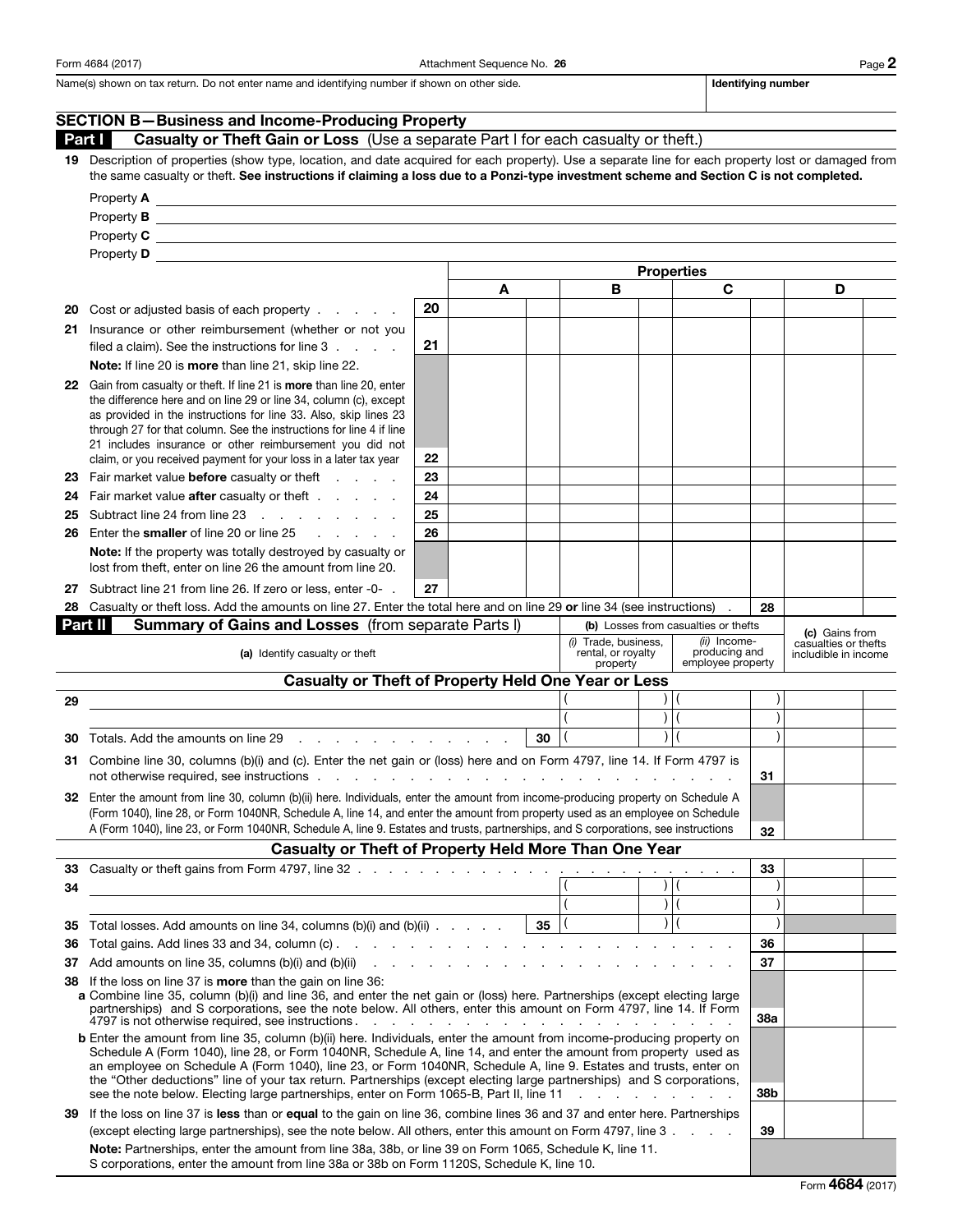Name(s) shown on tax return is a state of the state of the state of the state of the state of the state of the state of the state of the state of the state of the state of the state of the state of the state of the state o

## SECTION C—Theft Loss Deduction for Ponzi-Type Investment Scheme Using the Procedures in Revenue

Procedure 2009-20 (Complete this section in lieu of Appendix A in Revenue Procedure 2009-20. See instructions.) **Computation of Deduction** 

|    | Part III<br>Computation of Dequation                                                                                    |    |  |  |
|----|-------------------------------------------------------------------------------------------------------------------------|----|--|--|
| 40 | Initial investment.                                                                                                     | 40 |  |  |
|    | 41 Subsequent investments (see instructions)                                                                            | 41 |  |  |
| 42 | Income reported on your tax returns for tax years prior to the discovery year                                           |    |  |  |
|    | (see instructions) $\cdots$ $\cdots$ $\cdots$ $\cdots$ $\cdots$ $\cdots$ $\cdots$ $\cdots$ $\cdots$                     | 42 |  |  |
|    |                                                                                                                         | 43 |  |  |
|    | 44 Withdrawals for all years (see instructions) extending the state of the Withdrawals for all years (see instructions) | 44 |  |  |
|    | 45 Subtract line 44 from line 43. This is your total qualified investment                                               | 45 |  |  |
|    | 46 Enter 0.95 (95%) if you have no potential third-party recovery. Enter 0.75 (75%) if you                              |    |  |  |
|    | have potential third-party recovery                                                                                     | 46 |  |  |
|    |                                                                                                                         | 47 |  |  |
|    |                                                                                                                         | 48 |  |  |
| 49 | Potential insurance/Securities Investor Protection Corporation (SIPC) recovery                                          | 49 |  |  |
| 50 | Add lines 48 and 49. This is your total recovery                                                                        | 50 |  |  |
|    | 51 Subtract line 50 from line 47. This is your deductible theft loss. Include this amount on                            |    |  |  |
|    | line 28 of Section B, Part I. Do not complete lines 19–27 for this loss. Then complete                                  |    |  |  |
|    | Section B, Part II $\cdots$ $\cdots$ $\cdots$ $\cdots$ $\cdots$ $\cdots$ $\cdots$ $\cdots$ $\cdots$ $\cdots$            | 51 |  |  |

**Part II** Required Statements and Declarations (See instructions.)

• I am claiming a theft loss deduction pursuant to Revenue Procedure 2009-20 from a specified fraudulent arrangement conducted by the following individual or entity.

Name of individual or entity

Taxpayer identification number (if known)

Address

• I have written documentation to support the amounts reported in Part I of this Section C.

• I am a qualified investor as defined in section 4.03 of Revenue Procedure 2009-20.

• If I have determined the amount of my theft loss deduction using 0.95 on line 46 above, I declare that I have not pursued and do not intend to pursue any potential third-party recovery, as that term is defined in section 4.10 of Revenue Procedure 2009-20.

• I agree to comply with the conditions and agreements set forth in Revenue Procedure 2009-20 and this Section C.

• If I have already filed a return or amended return that does not satisfy the conditions in section 6.02 of Revenue Procedure 2009-20, I agree to all adjustments or actions that are necessary to comply with those conditions. The tax year(s) for which I filed the return(s) or amended return(s) and the date(s) on which they were filed are as follows:

Form 4684 (2017)